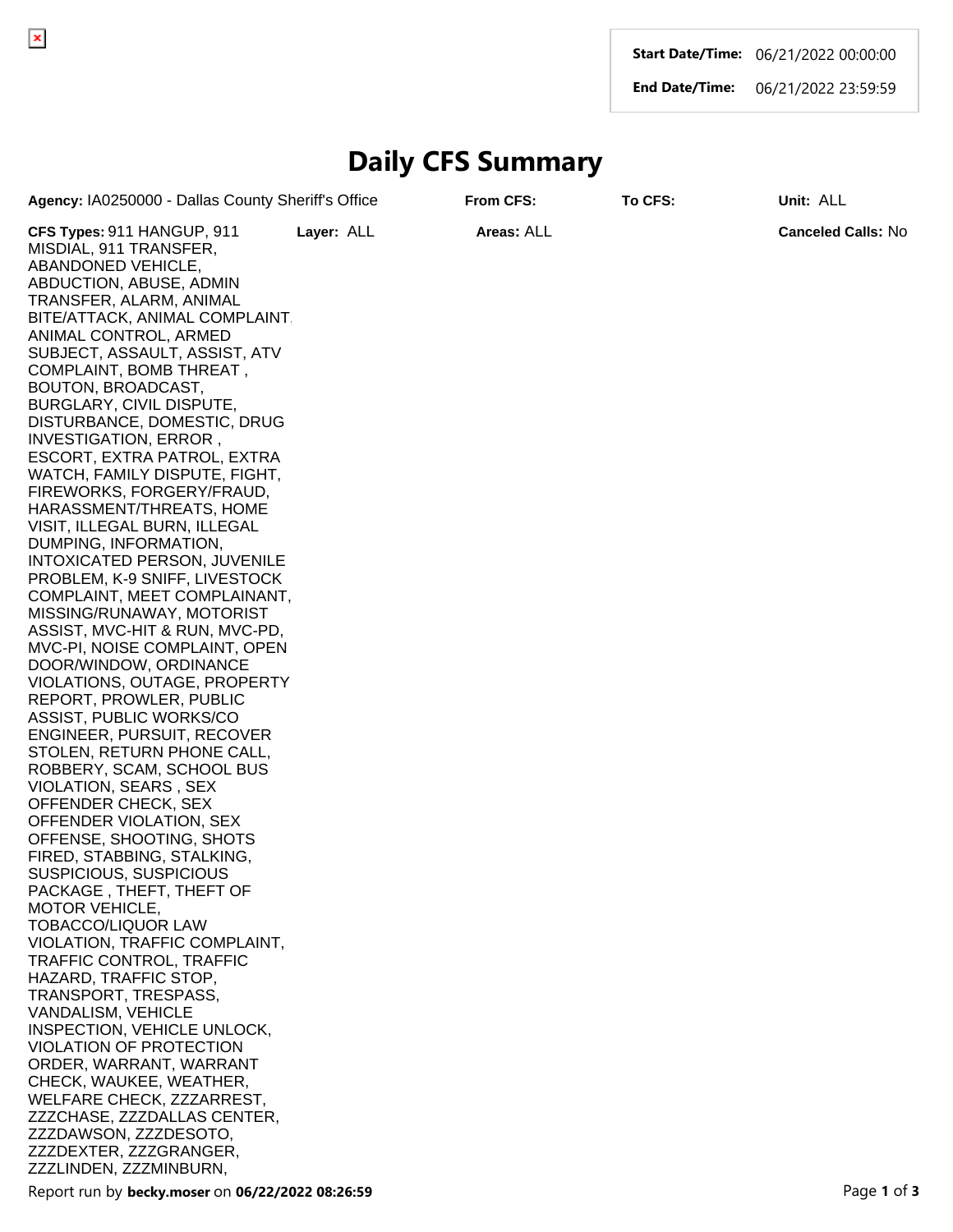## **Daily CFS Summary**

## ZZZMVC, ZZZPERRY, ZZZREDFIELD, ZZZVAN METER, ZZZWOODWARD

 $\pmb{\times}$ 

| Log<br>Date/Time       |     | CFS# CFS Type                     | Location                              | <b>Primary Unit</b> |
|------------------------|-----|-----------------------------------|---------------------------------------|---------------------|
| 06/21/2022<br>00:02:12 | 880 | <b>TRAFFIC STOP</b>               | 19000 141 DIAGONAL, GRANGER           | 33                  |
| 06/21/2022<br>00:15:41 | 881 | <b>TRAFFIC STOP</b>               | 41.518387004~-94.085836               | 22                  |
| 06/21/2022<br>00:22:59 | 882 | <b>TRAFFIC STOP</b>               | 19000 141 DIAGONAL, GRANGER           | 33                  |
| 06/21/2022<br>00:41:33 | 883 | <b>TRAFFIC STOP</b>               | 18000 141 DIAGONAL, GRANGER           | 33                  |
| 06/21/2022<br>01:21:35 | 885 | <b>TRAFFIC STOP</b>               | 41.571885004~-93.848125               | 22                  |
| 06/21/2022<br>01:28:54 | 886 | <b>DISTURBANCE</b>                | 210 W 8TH ST 4, WOODWARD              | 33                  |
| 06/21/2022<br>02:02:41 | 887 | <b>TRAFFIC STOP</b>               | T AVE \ 141 DIAGONAL, WOODWARD        | 22                  |
| 06/21/2022<br>02:33:34 | 889 | <b>ASSIST</b>                     | MEREDITH DR \ 156TH ST, URBANDALE     | 22                  |
| 06/21/2022<br>04:31:02 | 890 | <b>MEET</b><br><b>COMPLAINANT</b> | 28985 THIN BLUE LINE LN, ADEL         | 22                  |
| 06/21/2022<br>04:43:38 | 891 | <b>TRAFFIC STOP</b>               | 712 COTTAGE ST, ADEL                  | 22                  |
| 06/21/2022<br>07:14:36 | 898 | <b>SUSPICIOUS</b>                 | QUINLAN AVE \ 260TH ST, DALLAS CENTER | 19                  |
| 06/21/2022<br>09:14:32 | 907 | <b>WARRANT</b>                    | 908 WILLIS AVE, PERRY                 | 23                  |
| 06/21/2022<br>09:38:20 | 910 | <b>MOTORIST ASSIST</b>            | 25000 230TH ST, DALLAS CENTER         | 26                  |
| 06/21/2022<br>11:20:20 | 925 | <b>EXTRA PATROL</b>               | 25000 360TH ST, VAN METER             | 19                  |
| 06/21/2022<br>13:36:23 | 932 | <b>MOTORIST ASSIST</b>            | 18000 141 DIAGONAL, GRANGER           | 23                  |
| 06/21/2022<br>13:44:49 | 934 | <b>TRAFFIC STOP</b>               | 18600 141 DIAGONAL, GRANGER           | 23                  |
| 06/21/2022<br>15:01:57 | 939 | <b>TRAFFIC STOP</b>               | 28985 THIN BLUE LINE LN, ADEL         | 34                  |
| 06/21/2022<br>15:38:14 | 940 | <b>CIVIL DISPUTE</b>              | 15689 TANNER LN, WOODWARD             | 36                  |
| 06/21/2022<br>15:55:11 | 941 | <b>WARRANT</b>                    | 28985 THIN BLUE LINE LN, ADEL         | 34                  |
| 06/21/2022<br>16:08:32 | 942 | <b>MVC-HIT &amp; RUN</b>          | Y AVE \155TH LN, MADRID               | 36                  |
| 06/21/2022<br>17:11:20 | 945 | <b>TRAFFIC STOP</b>               | NANTUCKET RD \ N AVE, ADEL            | 6                   |